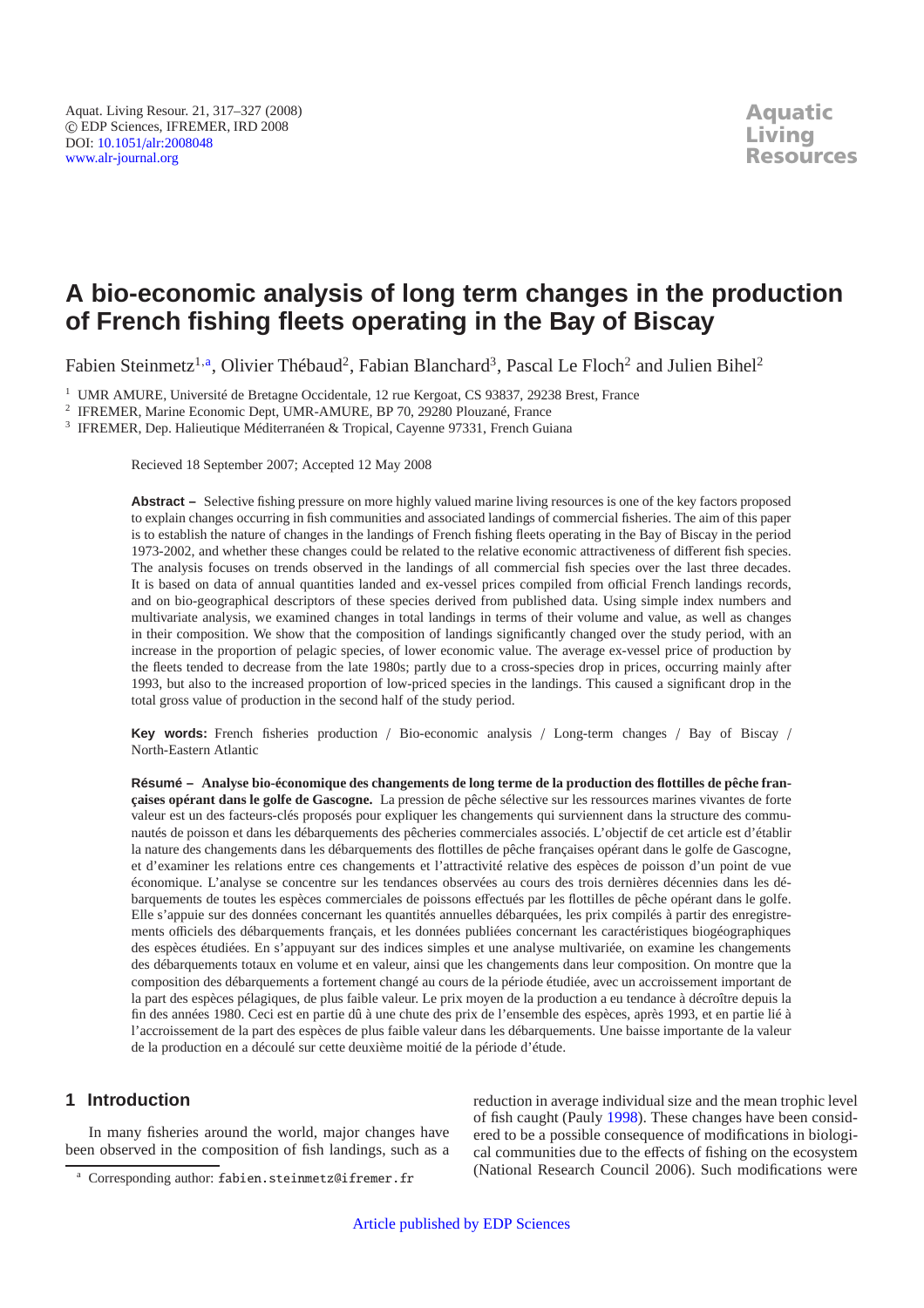observed in the groundfish communities of the Bay of Biscay, following trawling surveys carried out by Ifremer with oceanographic research vessels. In addition to modifications in the size and trophic level of fish, potentially due to the effects of fishing, the survey data showed that subtropical fish species seemed to be favoured compared with more boreal ones. The combined effects of fishing and global warming were advocated to explain these observations (Poulard and Blanchard [2005](#page-9-0); Blanchard and Vandermeirsch [2005;](#page-8-1) Blanchard et al. [2006](#page-8-2)).

Most studies to date have focused mainly on the ecological dimensions of composition changes in fish communities and the landings of associated fisheries, while the economic dimensions of these modifications have not been explored, particularly from an empirical standpoint. Few studies have focused on the economic drivers behind the sequential harvesting of different fish species in a community, and the economic consequences of changes in the landing composition. Thébaud and Soulié [\(2008\)](#page-9-1) proposed a simple bio-economic model to examine these issues, although their approach remained theoretical. Sumaïla [\(1998\)](#page-9-2) discussed the implications of taking into account economic characteristics of the production extracted from marine communities, underlining the role of market responses in the determination of overall economic impacts of changes in landing composition. Pinnegar et al. [\(2002](#page-9-3)) analyzed this in the context of the Celtic Sea fisheries, showing that there had been a long-term decrease in the average trophic level of fish landings from this area. This trophic change was accompanied by changes in the relative price of species landed reflecting a modification in the relative availability of species at different trophic levels. Species of low trophic level became increasingly abundant in landings, relative to species of high trophic levels, leading to the relative price of the former decreasing, for a given demand for these species. Steinmetz et al. [\(2006\)](#page-9-4) analyzed the long-term trends in the landings of all species caught by French commercial fishing fleets in the North-East (NE) Atlantic, looking at the ecological descriptors of landings, their economic value and the relationships between the composition of landings and their economic value. These authors concluded that a more in-depth analysis was required to assess the nature and extent of interactions between changes in landings and economic variables such as the relative prices of landed species.

We analyze these interactions on long-term changes in the composition of landings by French fleets operating in the NE Atlantic. The analysis focuses on a selection of fish species, and covers the period 1973-2002. While our analysis centred on the fisheries of the Bay of Biscay. A comparison of trends was also made with those previously observed at the larger scale of the NE Atlantic. We analyze the relationships between the ecological status of species composing the production of fishing fleets, the relative prices of these species, and the economic value of landings, at these two scales.

## **2 Materials and methods**

The analysis was based on existing data on the evolution of landings of a selection of marine species by French fleets operating in the NE Atlantic, and more specifically in the Bay

<span id="page-1-1"></span>

| Table 1. Origin of the data used in the analysis. |
|---------------------------------------------------|
|---------------------------------------------------|

|                     | <b>NE Atlantic</b>                                                           | <b>Bay of Biscay</b>        |  |
|---------------------|------------------------------------------------------------------------------|-----------------------------|--|
|                     |                                                                              | (ICES <sup>3</sup> VIIIa,b) |  |
| 1 Landings by       | Cahiers CCPM <sup>1</sup> , OFIMER <sup>2</sup> , ICES <sup>3</sup> VIII a,b |                             |  |
| species (tons)      | $D P M A4$ coupled with $F A O5$   landings data                             |                             |  |
|                     | data                                                                         |                             |  |
| 2 Price per species |                                                                              |                             |  |
| (euros, 2002)       | Cahiers CCPM <sup>1</sup> , OFIMER <sup>2</sup> , DPMA <sup>4</sup>          |                             |  |
| 3 Ecological        | FishBase.                                                                    |                             |  |
| descriptors of      | Ouéro and Vayne (1997)                                                       |                             |  |
| fish species        |                                                                              |                             |  |

<sup>1</sup>French Central Committee of Maritime Fishing; <sup>2</sup>French National Interprofessional Office of Sea Products and Aquaculture; <sup>3</sup>International Council for the Exploration of the Sea; <sup>4</sup>French Maritime Fishing and Aquaculture Directorate; 5Food and Agriculture Organization.

of Biscay (ICES areas VIIIa,b), over the period 1973-2002. Species selected for the analysis were restricted to marine fishes cited in landings records for French fleets operating in these two areas (see Appendix for the list of species)<sup>1</sup>.

Table [1](#page-1-1) lists the sources of the different data sets used in the analysis. Data used concerned: (i) annual production in volume and mean ex-vessel price per species, originating from the NE Atlantic and the Bay of Biscay and landed by French fleets and (ii) descriptors of the bio-geographic characteristics of each species.

Two sources of data were used for fisheries production. Firstly, annual reports of French landings established by the French Marine Fisheries and Aquaculture Directorate in collaboration with the agency for fisheries products (*O*ffi*ce des Produits de la Mer*) and the Central Committee for Maritime Fisheries, were used to construct a dataset of French production originating from the NE Atlantic over the study period. This information concerned both the volume of annual landings and average annual first sale prices of fresh fish per species. Because records were only available at the national level, other sources of information were used to exclude landings originating from other areas, particularly the Mediterranean. Such data sources included the FAO catches and landings data per area<sup>2</sup>, and expert knowledge from French fisheries specialists. Current prices for landings from the NE Atlantic were converted to constant prices, using the French consumption price index, with 2002 as the base year.

<span id="page-1-3"></span><span id="page-1-2"></span><span id="page-1-0"></span>Secondly, official data on landings by French fleets of the same species originating from the Bay of Biscay (ICES area VIII a, b) were extracted from the ICES database<sup>3</sup>. Information available in this database concerns annual tonnage landed per species for the production of French fisheries in the NE Atlantic, with the exclusion of year 1999 for which no official data was available. In the absence of alternative sources of information covering the same time period, average prices recorded for landings of fresh fish caught in the NE Atlantic

<sup>1</sup> Analysis of trends observed in the landings of a larger selection of species, including shellfish and molluscs, by the same fleets, is presented in Steinmetz et al. [\(2006](#page-9-4)).

<sup>2</sup> http://[www.fao.org](http://www.fao.org/fi)/fi

<sup>3</sup> http://[www.ices.dk](http://www.ices.dk/fish/statlant.asp)/fish/statlant.asp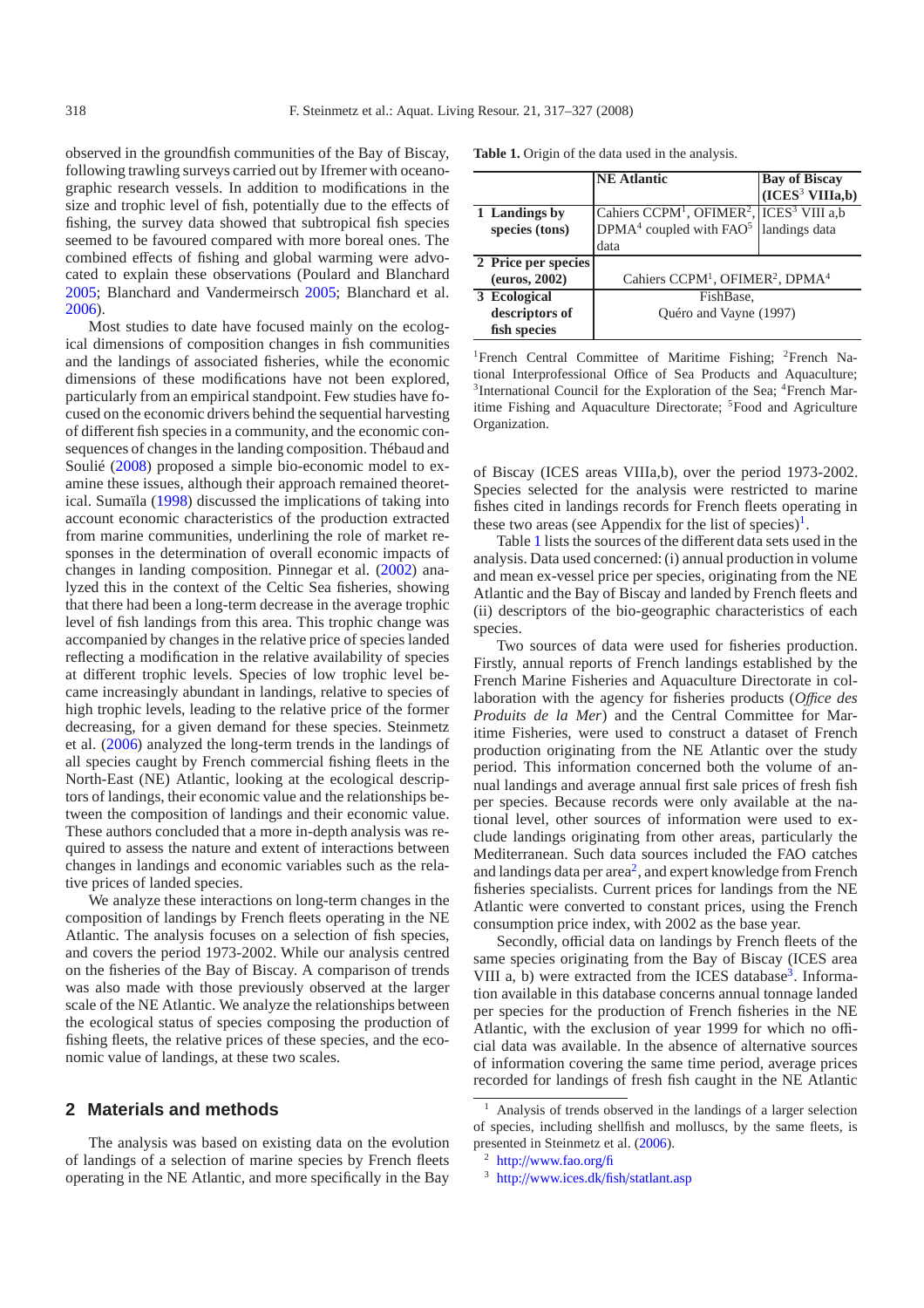were used to calculate the value of landings originating from the Bay of Biscay. The assumption here, which we were not able to verify, is that both the relative ex-vessel prices of fish species and the trends registered in these prices were similar at the two scales $4$ .

While the data sets included all major commercial species listed in the annual reports, the data used for the present analysis concerned only 57 fish species for which information was available. Taken together over the 1973 to 2002 period, landings of these species constituted 50% of the total volume of French landings originating from the Bay of Biscay, and 78% of the total volume of French landings originating from the NE Atlantic. French landings of these species originating from the Bay of Biscay represented on average 24% in volume of the total annual landings from the bay, a proportion which remained relatively stable throughout the period, following a slight increase in the late 1970s.

In order to characterize the production of French fleets from an ecological perspective, analysis of bio-geographic characteristics of fish species was included (Table [1\)](#page-1-1); these were extracted from FishBase and from Quéro and Vayne [\(1997\)](#page-9-5).

#### **Analysis methods**

The analysis was carried out in three steps. First, trends observed in the total volume and value landed by the French fleets were analysed based on Fisher indices of changes in the volume, prices and value of production. Indices were calculated and compared at the two scales of analysis: NE Atlantic and Bay of Biscay.

Fisher indices were calculated as the geometric mean of Paasche and Laspeyres indices. The Paasche index uses the most recent year as a base while the Laspeyres index uses the first year of the series as a base in weighting the contribution of each species to the average value of the variable under consideration. For example, a Fisher index of the volume of landings is calculated as follows:

$$
F_{t/0}^q = \sqrt{\frac{\sum (p_{i,0}.q_{i,t})}{\sum (p_{i,0}.q_{i,0})} \times \frac{\sum (p_{i,t}.q_{i,t})}{\sum (p_{i,t}.q_{i,0})}}
$$

<span id="page-2-0"></span>where  $p_{i,t}$  is the price of species *i* at time *t*,  $q_{i,t}$  the volume landed of species*i* at time *t*. A similar equation was used to calculate the Fisher index of prices. Using the Fisher index minimizes potential biases arising from the influence of the base chosen to weight the contributions of each species according to changes in the average price or volume of landings. Given that the analysis considered a fairly long time period, during which significant changes could be observed in the structure of production in terms of volume and/or relative prices, our use of this index allowed us to characterize the overall changes in

prices and volumes landed while minimizing bias due to structural changes. We also used the property of equivalence between the product of the Fisher price and volume indices and the simple value index (Diewert [1996](#page-8-3)), to assess the relative contribution of changes in prices and volumes to the overall change in value over the time period.

The second step of the analysis was to explore the associated changes in the composition of landings underlying the modifications observed in total production. This was done by first analyzing trends in landings of species by group, distinguishing benthic, demersal and pelagic species. To test for significant long-term trends, non-parametric Mann–Kendall tests were performed (Gilbert [1987\)](#page-8-4). The Mann–Kendall test is particularly useful because data need not conform to any particular distribution. Where a significant linear trend was indicated, the true slope (change per year) was estimated using the procedure developed by Sen [\(1968\)](#page-9-6). Secondly, simple indices of the biogeographic characteristics of landings were calculated at the two scales of analysis using the following indicators: (1) maximal length of individual fish of each species, (2) trophic level of each species at the adult phase and (3) median latitude of the area over which the species is known to be distributed.

Weighted averages of these variables were calculated based on the proportion of each species in total landings of the 57 fish species considered.

The third step was to carry out a multivariate analysis of the evolution of landings. Correlations between changes in the composition of landings and the ecological characteristics of landed species were first investigated using principal component analysis (PCA). In order to capture the dynamics of exploitation, years of landings (30 for the NE Atlantic, 32 for the Bay of Biscay) were used as active variables in the analysis, with individual observations corresponding to each of the 57 species. The analysis was centred and normalized. As our objective was to study the evolution of the structure of landings, i.e. the relative contribution of each species to total landings, years of landing (variables) were uniformly weighted in the analysis, whereas species (observations) were weighted according to their respective proportions in the total volume landed over the period. Then, we used bio-geographic descriptors of the species as illustrative variables in the analysis, to establish the nature of correlations between these descriptors and the years of landings. The descriptors included for each species were: the Von Bertalanffy growth coefficient; maximum weight, length and age; trophic level; and median latitude and longitude of the area over which the species is known to be distributed.

<span id="page-2-1"></span>In addition, our analysis sought to establish whether correlations existed between the position of individual species in the past record of changes in production patterns, and the economic status of these species. This was done by defining a set of three price classes for individual species for which ex-vessel prices were available (35 out of 57 species): 1) species with high average prices over the period, 2) species with medium average prices over the period, and 3) species with low aver-age prices over the period<sup>[5](#page-2-1)</sup> (see this classification in Table  $2$ and Fig. [1\)](#page-3-1). The price classes were then used to characterize

<sup>4</sup> In principle, there could be differences in prices between the two scales, with higher prices observed for landings of fish caught in the Bay of Biscay, a greater proportion of which are marketed fresh after shorter fishing trips and are hence of better quality than fish caught offshore and landed frozen. As our analysis was restricted to fresh fish landings, these differences are probably limited.

<sup>5</sup> According to our classification of species, the intermediate price group is slightly smaller than the other two groups in terms of total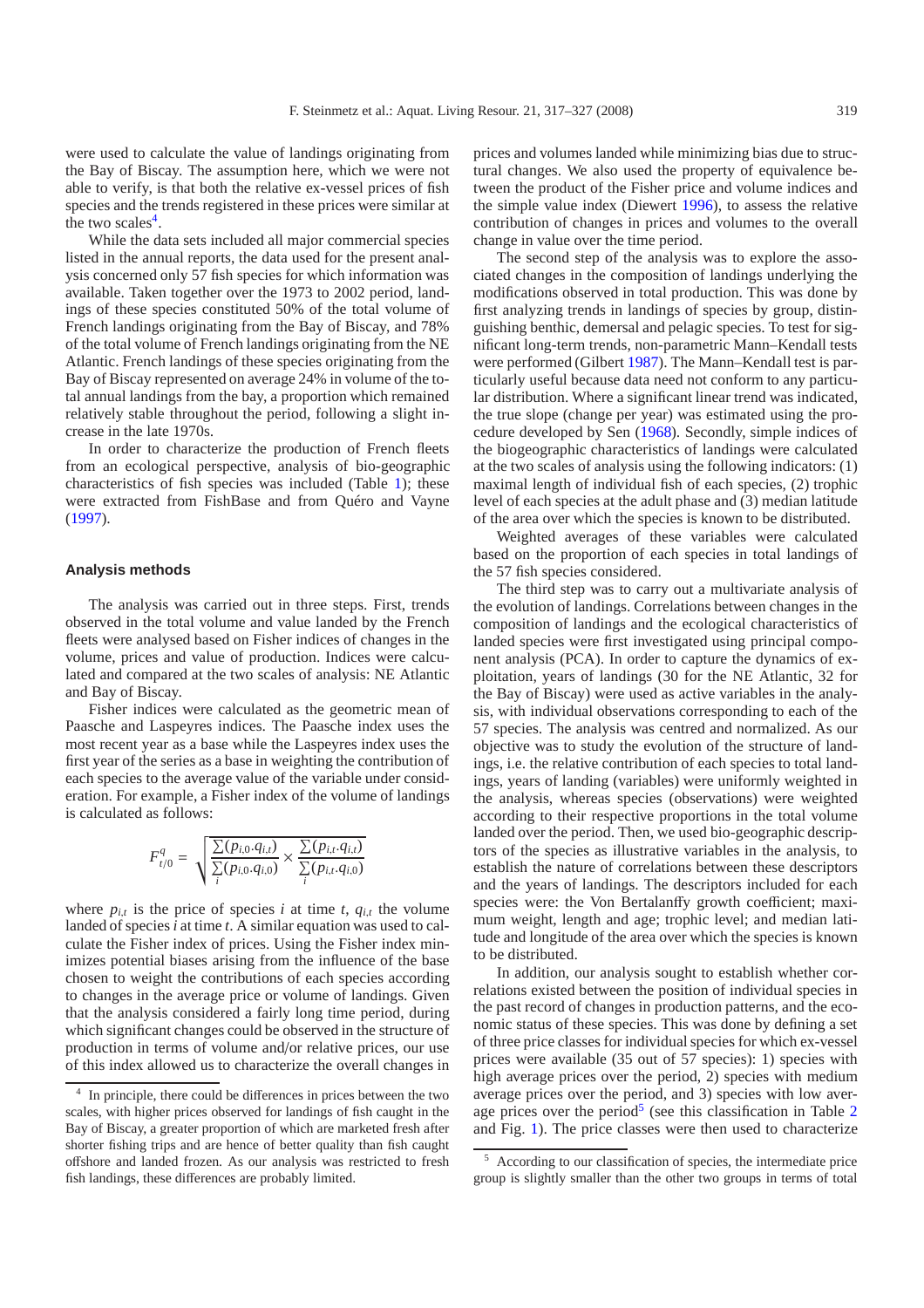<span id="page-3-0"></span>**Table 2.** Price data class (euros 2002).

| $0:$ No price data                | 21 species |
|-----------------------------------|------------|
| 1 : Low price class $[0-1.75]$    | 14 species |
| 2 : Medium price class $[1.75-4]$ | 11 species |
| $3:$ High price class $[4–12.5]$  | 10 species |

Mean price by species through the period, using 2002 constant price data.



<span id="page-3-1"></span>**Fig. 1.** Mean constant price per species, sorted by price class. Source: IFREMER, based on ICES and CCPM-OFIMER-DPMA data (see Table [1\)](#page-1-1).

individual species in the first space of the PCA, and this was used to assess whether relations existed between the evolution in the structure of landings and the relative prices of the species.

# **3 Results**

Results of the analysis are presented in the following order: first, the overall trends observed in the total volume and value of landings by French fleets at the two scales of analysis are described using the indices defined above; second, changes in the species composition of these landings are analyzed, and the nature of these changes considered, based on ecological



<span id="page-3-2"></span>**Fig. 2.** Evolution of Fisher indices of the volume and value of total fish landings by French fleets fishing in (a) the NE Atlantic, 1973- 2002 and (b) the Bay of Biscay, 1973-2005 (2002 fixed base and 2002 prices).

descriptors of the species; third, the results of the multivariate analysis of modifications in landing composition, and their relations with the economic characteristics of the fish species are presented and discussed.

# **3.1 Volume and value trends in total landings of fish species**

## 3.1.1 North-East Atlantic (Fig. [2a](#page-3-2))

The trends observed in the volume and value indices of landings of fish species originating from the NE Atlantic by French fleets are studied over the 1973-2002 period (Fig. [2a](#page-3-2)).

The total tonnage of fish landed reached a maximum in the mid-1980s and decreased from 1988, reaching lower levels in 2002 than in 1973. Following a period of relative stability, total value tended to increase in the late 1980s, reaching a maximum in 1987. This resulted in part from a steady increase in ex-vessel fish prices. The value of landings was then severely reduced, reaching a minimum in 1995. While this was initially caused by a decrease in volumes landed, the collapse of the gross revenue of French fleets also resulted from a major drop

weight of landings, while the high and low price groups have a similar weight throughout the period.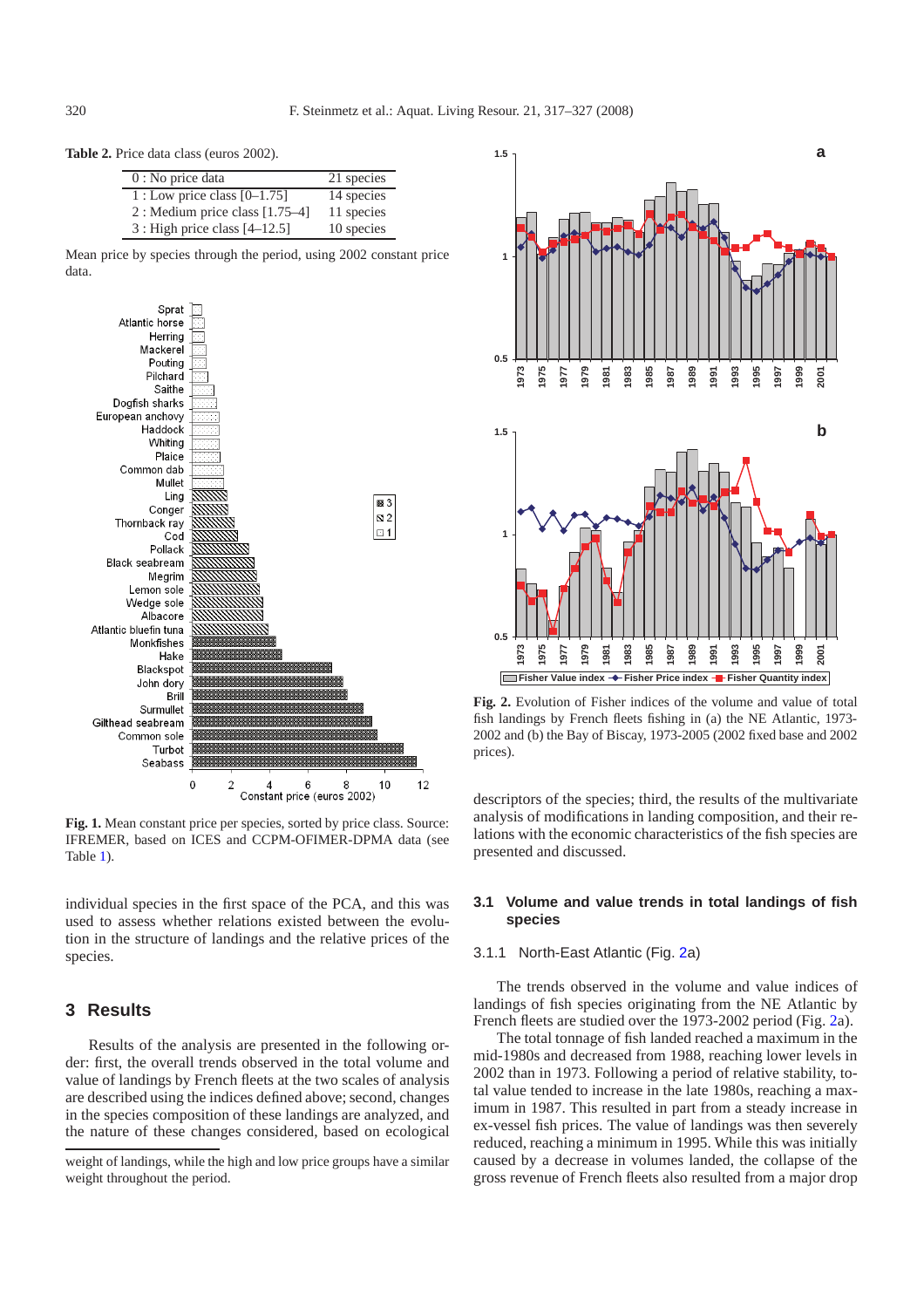in prices at first sale on the French market during the early 1990s (Steinmetz et al. [2006](#page-9-4)). This crisis was due to the liberalization of trade in fish products on the European markets on which fleets operate, leading to modifications in the conditions of competition between fish products on these markets and an increased sensitivity of trade to exchange rates between European currencies (Guillotreau and Péridy [2000](#page-8-5)). From 1996 onwards, the value of landings increased again, but not enough to fully compensate for the earlier drop.

#### 3.1.2 Bay of Biscay (Fig. [2b](#page-3-2))

The trends observed in the volume and value indices of landings of fish species originating from the Bay of Biscay by French fleets over the 1973 to 2002 period were also considered (Fig. [2b](#page-3-2)). Total tonnage of fish landed increased strongly until the mid-1990s, after which it started to decrease. Fluctuations in the landed value were greater at the scale of the Bay of Biscay than for the NE Atlantic as a whole, and tended to increase during the period 1983-1989, reaching a maximum in 1988-89. Landed value was then severely reduced during the years of market crisis, reaching a low point in 1998. While this collapse was initially due to the drop in prices already mentioned, it was further reinforced by a strong reduction in volumes of fish landed. At the end of the period, the total value of landings originating from the Bay of Biscay was however higher than in 1973.

Comparison of the two time series shows that a greater proportion of the total value of landings by French fleets originated from the Bay of Biscay during the first part of the period: (1973-1994). The ratio of the value of landings from the Bay of Biscay to the value of landings from the NE Atlantic moved from 23% to 45% in this time period. In the second part of the study period (1995-2002) this ratio fell, so that it was only 33% in 2002. This is possibly because offshore fleets maintained and even increased their production while landings by inshore fleets, restricted to operating in the bay, declined severely. The reduction in inshore fleet size due to capacity reduction schemes (Thébaud et al. [2006](#page-9-7)) would have made a particular contribution to this effect.

### **3.2 Species composition of landings**

Landing composition was first considered in terms of the contribution of different species groups to total production volume. The evolution of landings by French fleets are displayed at the two scales of analysis, considering three groups of species: benthic fishes (BEN), demersal fishes (DEM) and pelagic fishes (PEL). Estimated overall trends in landings for these three groups are presented (Table [3\)](#page-5-0).

Overall, there was a marked decrease in the proportion of demersal fishes in landings by French fleets in the NE Atlantic over the study period, starting from the late 1980s. This was partly compensated by a slight, but temporary, increase in the proportion of benthic fishes, some of which fetch high prices. Composition of landings was mainly affected by a strong increase in the proportion of pelagic fishes, which approximately doubled over the study period.



**Fig. 3.** Evolution of the composition of total fish landings by French fleets, originating from (a) the NE Atlantic, 1973-2002 and (b) the Bay of Biscay, 1973-2005 (the bathydemersal group, including only monkfish, has been added to the benthic group here).

A similar decline in the proportion of demersal fishes caught by French fleets in the Bay of Biscay was observed from the early 1990s (the group moved from 20% of landings in 1973, to 40% in 1990, then down to 20% in 2002). There was also a strong reduction in the proportion of benthic fishes, which moved from 45% of landings in 1973 to only 20% in 2002. There was a large increase in the proportion of pelagic fishes in the landings, starting in the 1980s: while the pelagic group represented 21% of landings in 1981, it accounted for 60% of production in 2002.

#### 3.2.1 Bio-geographic descriptors

The evolution of the mean trophic level of landings (Fig. [4\)](#page-5-1), the mean maximum length of the landed species (Fig. [5\)](#page-5-2), and the average of the median latitude of areas over which the landed species are known to be distributed (Fig. [6\)](#page-5-3) are described below.

Following a period of high and relatively stable mean trophic level of the species landed until the late 1980s, a marked decrease in this index was observed for both time series. The early 1990s showed a particularly significant drop in the mean trophic level of species landed, indicating a change in the composition of landings, with an increase in the proportion of species from lower trophic levels. This is possibly due to changes in fishing strategy in response to the market crisis: an attempt was made to compensate for the sharp decreases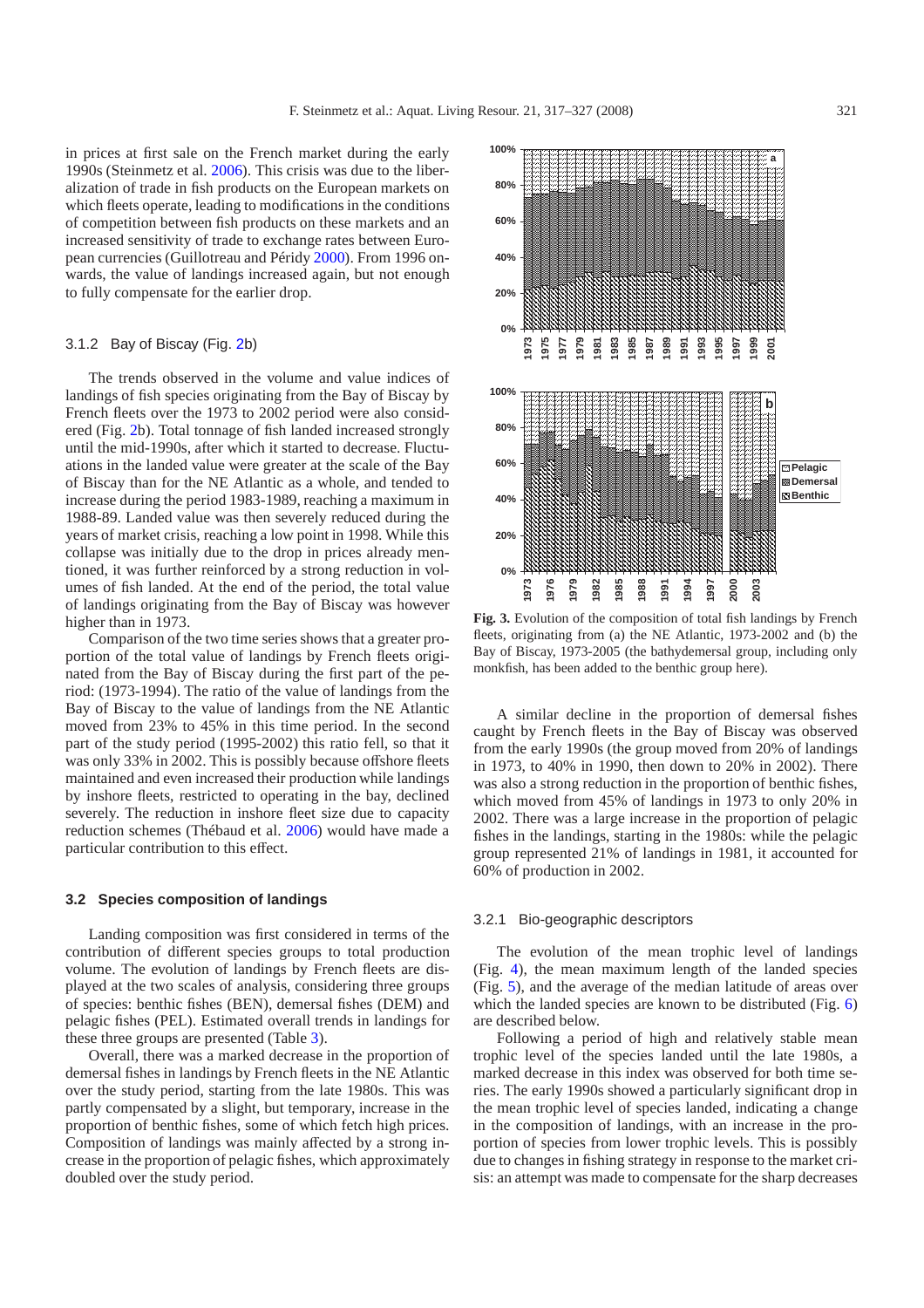<span id="page-5-1"></span>

<span id="page-5-0"></span>**Table 3.** Trends in French landings (tons per year) of the three groups of species.

**Fig. 4.** Evolution of the mean trophic level of fish species landed by French fleets, originating from the Bay of Biscay and NE Atlantic areas, 1973-2002 (data for the year 1999 is missing from the ICES landings database).

<span id="page-5-2"></span>

**Fig. 5.** Evolution of the mean maximal length of the fish species landed by French fleets, originating from the Bay of Biscay and NE Atlantic areas, 1973-2002.

in price imposed on French fleets, by an increase in volumes landed. The decline in this index continued in both areas until the end of the study period. Overall, the NE Atlantic index declined from 3.95 in the late 1980s to 3.7 in 2002. In the Bay of Biscay, there was a similar decline from 3.85 in 1980 to 3.5 in 2002.

The maximal length index (Fig. [5\)](#page-5-2) also illustrates the modifications that have occurred in the composition of landings throughout the period. The evolution of this index shows a trend similar to that observed for the trophic level index: following a period of increase in the NE Atlantic and stagnation

<span id="page-5-3"></span>**Fig. 6.** Evolution of the mean latitude of distribution area of the fish species landed by French fleets, originating from (red diamonds, right axis) the Bay of Biscay and (blue squares, left axis) the NE Atlantic area, 1973-2002.

**Average of the median latitude (Bay of Biscay) .**

(Bay of Biscay)

Average of the median latitude

in the Bay of Biscay until the mid 1980ies, the index decreased steadily in the second half of the study period in the two areas.

The latitudinal index (Fig. [6\)](#page-5-3) provides indications as to the potential influence of changes in climate and/or changes in the spatial distribution of fishing effort on modifications in the composition of landings. The index shows a declining trend starting in the mid 1980s for the two areas. In the NE Atlantic, the index reached its maximum in 1982 at 54◦ and fell to 50◦ in 2002. In the Bay of Biscay, the index reached a peak in 1984 with 42.5◦ and lost four degrees at the end of the study period. We are not aware of any major redistribution of fishing effort towards the South by French fleets over the study period; hence these trends probably reflect the changing composition of fish communities due to changes in the relative abundance and/or accessibility of species in the areas considered, favouring the catch of sub-tropical species. This observation concurs with those derived from fishery-independent surveys on changes in the relative abundance of fish species in the fish community of the Bay of Biscay (Poulard and Blanchard [2005\)](#page-9-0).

Overall, the three indices show that modifications in the composition of landings can be related both to changes in the strategies of fishing operators in response to changes in the economic conditions under which fleets operate, and to changes in the relative availability of fish species due to ecological factors. The following section presents an analysis of correlations between these modifications, the economic status of individual fish species, and total production by French fleets.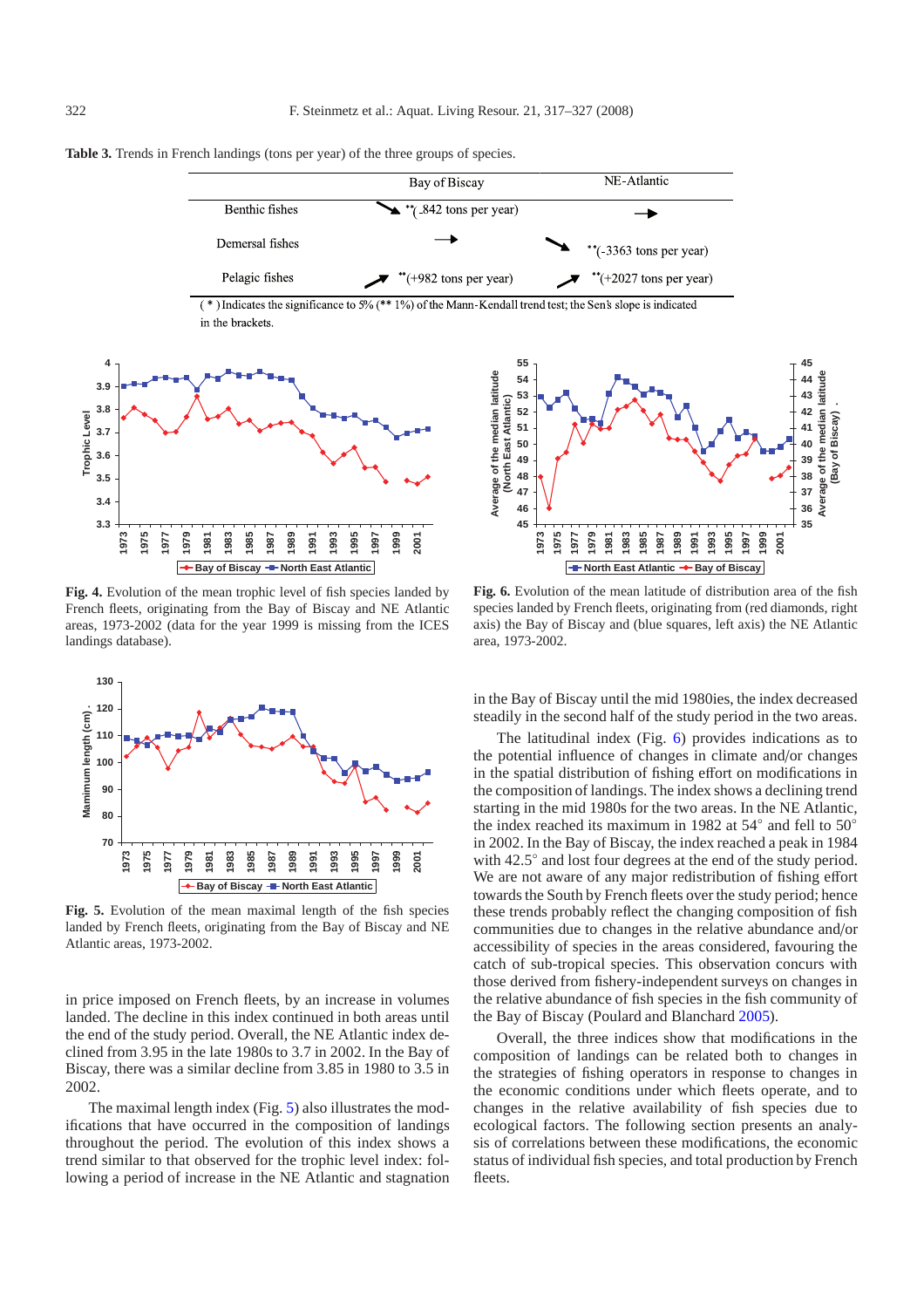<span id="page-6-0"></span>

**Fig. 7.** Principal component analysis of the 30 active variables (years), 8 illustrative variables in the principal plane (first and second axes planes), for the NE Atlantic area.

## **3.3 Multivariate analysis of changes in the structure of landings**

#### 3.3.1 NE Atlantic

The correlogram of landings-years is presented using the first two principal components resulting from the analysis representing 65% of total variance in the data for the NE Atlantic (Fig. [7\)](#page-6-0). The sequence of changes in landings per year can be followed along the arrow. The beginning of the period starts in the upper-left hand part of the graph. The mid-1980s are represented in the lower-left-hand part. Years 1990-1992 are in the bottom-right-hand part of the graph and the end of the period is represented in the right-hand part (Fig. [7\)](#page-6-0).

Correlations between illustrative variables (bio-geographic descriptors) and the principal components are stressed by the inner circle. Latitude appears strongly correlated with the first axis of the principal component analysis: this corresponds to the fact that exploitation of high latitude species culminated in the early 1980s, while the contribution of low-latitude species progressively increased in the years that followed it. Other descriptors such as trophic level, maximum length and maximum age are positively correlated with landings in the early 1980s, while the growth rate (K) of species is positively correlated with landings during the fisheries crisis years (1993-1994), and in the following years. The overall trends observed via descriptive analysis in the previous section are thus well summarized by the analysis presented here.

#### 3.3.2 Bay of Biscay

The first three axes of the projection represent 34%, 18.8% and 15% of the variance in the Bay of Biscay data (Fig. [8\)](#page-6-1). The sequence of changes in landings per year can be followed

<span id="page-6-1"></span>

**Fig. 8.** Projection of the 33 active variables (years), 8 illustrative variables in the principal plane (first and second axes planes), for the Bay of Biscay area.

with the arrow. The first axis separates the mid-1980s from the 1998 to 2002 period, and the second axis isolates the 1988- 1995 period.

The correlation of bio-geographic indices with the years of landings appears even stronger in this case than for the NE Atlantic. Mean latitude is positively correlated with landings at the beginning of the 1980s, and trophic level, maximum length and maximum age variables are strongly correlated with landings in the mid-1980ies.The growth coefficient variable was correlated with landings in the years around 2000. Again, changes observed in the composition of landings originating from the Bay of Biscay seem to be well synthesized by this analysis.

In this case, the price class of individual species (Fig. [1\)](#page-3-1) was added as an illustrative variable (clprice) to the correlogram, in order to identify possible correlations between the years of landings and price categories of species. Highly priced species were mostly landed in the late 1980s whereas low priced species were exploited more recently (Fig. [8\)](#page-6-1). Further analysis of this pattern is proposed below.

## 3.3.3 Correlations with the economic status of individual species in the Bay of Biscay

We examine the projection of the individuals in the first plane of the PCA for the Bay of Biscay case (Fig. [9,](#page-7-0) the size of the points is proportional to their contribution to the analysis).

This allows us to identify species such as sea bream or herring which have practically disappeared from landings over the period. The mid-1980s saw increases in the landings of pouting, followed by monkfish, a species of much higher price. The highest levels of landings of hake occurred towards the end of the 1980s. During the 1992-1995 crisis, landings of common sole reached their highest levels, and seem to have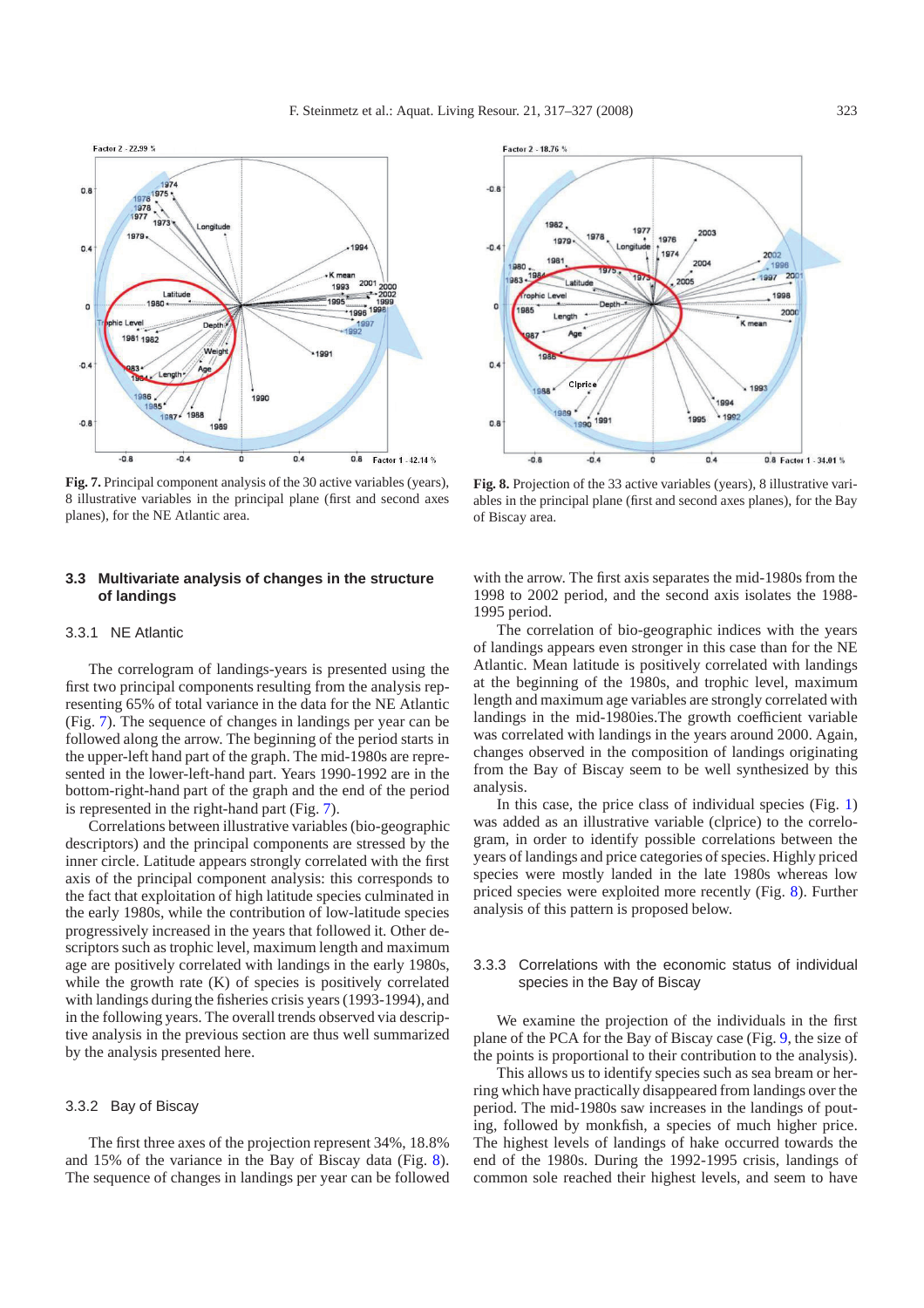

<span id="page-7-0"></span>**Fig. 9.** Projection of the individuals (57 species) in the principal plane (first and second axes planes), for the Bay of Biscay area. Blue: high price calss, grey: medium price class; red: low price class.

played the role of a substitute species for fleets that were affected by the collapse of prices on the whitefish market. At the end of the study period, the highest exploitation levels for pelagic fish like anchovy, Atlantic horse mackerel, mackerel or albacore tuna are observed.

Using the price categories defined above, the projections of individual species in the first space of the PCA can be colourcoded, so as to assess whether correlations exist between the sequence of harvesting and the economic status of individual species. The projection including this price classification, and those from the centres of gravity of each of the three groups (low-, medium- and high-price species) are presented (Fig. [9\)](#page-7-0).

While no conclusion can be derived concerning the medium-price group, the low-price group is clearly opposed to the high-price group in the projection. Largest landings of the low-price species were achieved during the later part of the time period, mainly from 1996 to 2002. On the other hand, the centre of gravity of the high-price group is located in the lower-left part of the space defined by the projection: largest landings for this group were achieved in the 1980s. In volume terms, the high-price group is mainly composed of species like hake, monkfish, sole or sea bass. John Dory (*Zeus faber*) is the main highly priced fish which appears in later years, but in small quantities.

The analysis thus lends support to the hypothesis that a correlation exists between the economic status of species caught in the Bay of Biscay and the sequence according to which they were harvested over the period 1973-2002. Overall, there appears to have been a transition during this period, from species fetching high prices on the market, to those fetching lower prices on the market.

## **4 Discussion**

The results of this study can be used to further discuss the changes observed in the total value of production originating from the Bay of Biscay, as described by the index presented in Figure [2.](#page-3-2) Changes in the total value of landings can be explained as a consequence of three complementary factors: (i) changes in the total volumes landed; (ii) changes in the prices of the species landed; and (iii) changes in the relative weight of high/low price species in the total landings.

Total volumes landed have fluctuated significantly over the period considered. However, changes in the total value of landings have also resulted from modifications in the price index, due to changing conditions for the marketing of fish caught by French fleets rather than the fisheries themselves or their production. The relative influence of variations in price and volume of landings can be assessed using the ratio of logged Fisher indices over the logged value index. At the scale of the Bay of Biscay, the calculation for the year 2002 compared with 1989, showed that 42% of total value changes were due to price variations, and 58% to changes in quantities landed.

Modifications in the composition of landings have also played a role in the changes in value landed. Indeed, when the total value index reached its maximum in the late 1980s, landings of high-priced species were also at their maximum. At the lower level of the value index in 1998, high exploitation rates for low-priced species such as anchovy or pilchard were observed, while low exploitation rates of high-priced species such as hake or monkfish prevailed. Hence, modifications in the composition of landings, as illustrated in the previous section, contribute to explaining the reduced value of fish production from the Bay of Biscay between the late 1980s and 2002.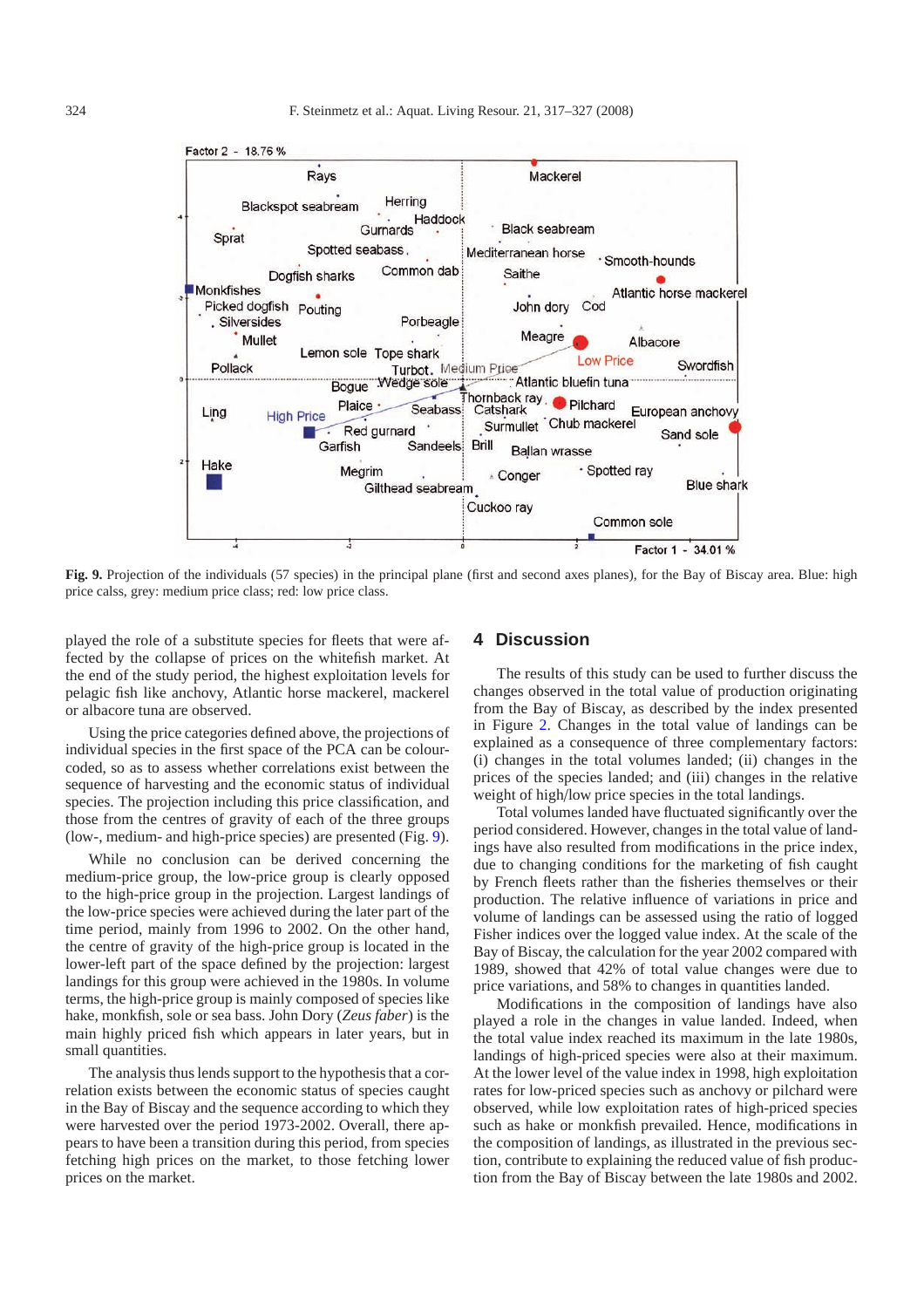To quantify this structural effect, we can compare an index of the mean price of fish landed (defined as a simple average of individual species prices weighted by their annual contribution to total volumes landed), with a Laspeyres price index that weights individual species prices by their contribution to total volumes landed in 1989:

$$
F_{t/0}^p = \frac{\sum (q_{i,0}.p_{i,t})}{\sum_i (q_{i,0}.p_{i,0})}.
$$

Between 1989 and 2002, the index of mean price of fish landed by fleets operating in the Bay of Biscay moved from 1 to 0.56, while the Laspeyres price index moved from 1 to 0.80. The latter change provides an indication of what the drop in average price should have been, had the composition of landings remained the same between 1989 and 2002. From the mean price index, it is apparent that the drop in average price had indeed been much greater. This indicates that along with the overall reduction in prices across species, the growing proportion of low price species in total landings has exerted a downward pressure on the average price of fish production. The importance of this effect can be quantified by calculating the percentage of the drop in mean price, which can be explained by structural modifications in the composition of landings<sup>6</sup>: the part of the decrease in prices explained when the structure is kept unchanged is calculated as the log of the Laspeyres price index, with 1989 as a base, divided by the log of the mean price index. This percentage equalled 62% of the total mean price change between the two years, which in this case was a drop of 44%: two thirds of the reduction in mean prices are thus due to the increased proportion of low-priced species in the landings.

# **5 Conclusion**

<span id="page-8-6"></span>The analyses presented in this paper allow us to identify important changes in the total value of landings by French fleets operating in the NE Atlantic and Bay of Biscay during the last three decades. Three complementary factors may contribute to explaining such changes: (i) modifications of the total volumes landed; (ii) modifications of the prices of each of the species landed; and (iii) changes in the composition of the landings. The analyses presented in this paper show that all three factors have contributed to the evolution of the value of fisheries production in the case studied. Total volumes landed have fluctuated significantly over the period considered. The price index of fish landed by French fleets has also varied to a significant extent, due to external factors relating to the marketing conditions for fish in France. While these two factors seem to explain a large proportion of the variations in the total value of production, modifications in the composition of landings, probably due in part to changes in fishing strategies that have developed to face the changes in biological communities, have also contributed to the evolution of fishery production value. High priced species were mostly exploited in the

early 1980s, with landings dominated by large boreal predator species such as monkfish or hake. In contrast, low-price species, such as anchovy or Atlantic horse mackerel, have dominated landings in more recent times (1996-2002). These species are characterized by lower trophic levels, smaller size and are more often sub-tropical. The lower value of landings in recent years as compared to the mid-1980s has partly resulted from this increase in the relative weight of lower valued species.

This case study of French fleets confirms that their production has been subject to species composition changes similar to those observed on wider scales. The inclusion of price data in the analysis allowed us to assess the implications of these changes in terms of the total gross value of production, and lends support to the hypothesis that the sequence of species harvesting is in part related to the relative economic attractiveness of fish species. Further work in this direction would involve quantification of the relative contributions of different factors to the overall evolution of gross fisheries production, and to the implications of these results for policy. Such work would particularly imply an analysis of the potential economic impacts of measures aiming to modify the composition of fishery landings.

*Acknowledgements.* This work was carried out as part of the "CHALOUPE" research project funded by the French National Research Agency, under its 2005 Biodiversity call for proposals (http://[www.projet-chaloupe.fr\)](http://www.projet-chaloupe.fr).

# **References**

- <span id="page-8-1"></span>Blanchard F., Vandermeirsch F., 2005, Warming and exponential abundance increase of the subtropical fish *Capros aper* in the Bay of Biscay (1973-2002). C.R. Acad. Sci. Biologies 328, 505–509.
- <span id="page-8-2"></span>Blanchard F., Thébaud O., Chevaillier P., Steinmetz F., Bonneaud S., Guyader O., Lorance P., Boucher J., 2006, Effets de la pêche et du réchauffement climatique sur le peuplement de poissons du golfe de Gascogne et conséquences pour les pêcheries. Programme IFB-GICC biodiversité et changement global, réponses adaptatives au changement global : résultats et prospective. Ifremer, colloque de restitution, Paris, 18-20 Sept. 2006, pp. 86–90.
- <span id="page-8-3"></span>Diewert W.E., 1996, Price and volume measures in the system of national accounts, in the new system of national accounts. In: Kendrick J.W. (Ed.), Dordrecht, Kluwer Academic Publishers, pp. 237–285.
- <span id="page-8-4"></span>Gilbert R.O., 1987, Statistical Methods for Environmental Pollution Monitoring. Van Nostrand Reinhold, New York.
- <span id="page-8-5"></span>Guillotreau P., Péridy N., 2000, Trade barriers and European imports of seafood products: a quantitative assessment. Mar. Policy 24, 431–437.
- National Research Council, 2006, Dynamic changes in marine ecosystems: fishing, food webs, and future options. Washington DC, National Academy Press.
- <span id="page-8-0"></span>Pauly D., Christensen V., Dalsgaard J., Froese R., Torres Jr. F., 1998, Fishing down marine food webs. Science 279, 860–863.
- Pauly D., Palomares M.L., Froese R., Sa P., Vakily M., Preikshot D., Wallace S., 2001, Fishing down Canadian aquatic food webs. Can. J. Fish. Aquat. Sci. 58, 51–62.

The share of structural effect can be calculated as the log of the Laspeyres price index divided by the log of the mean price index.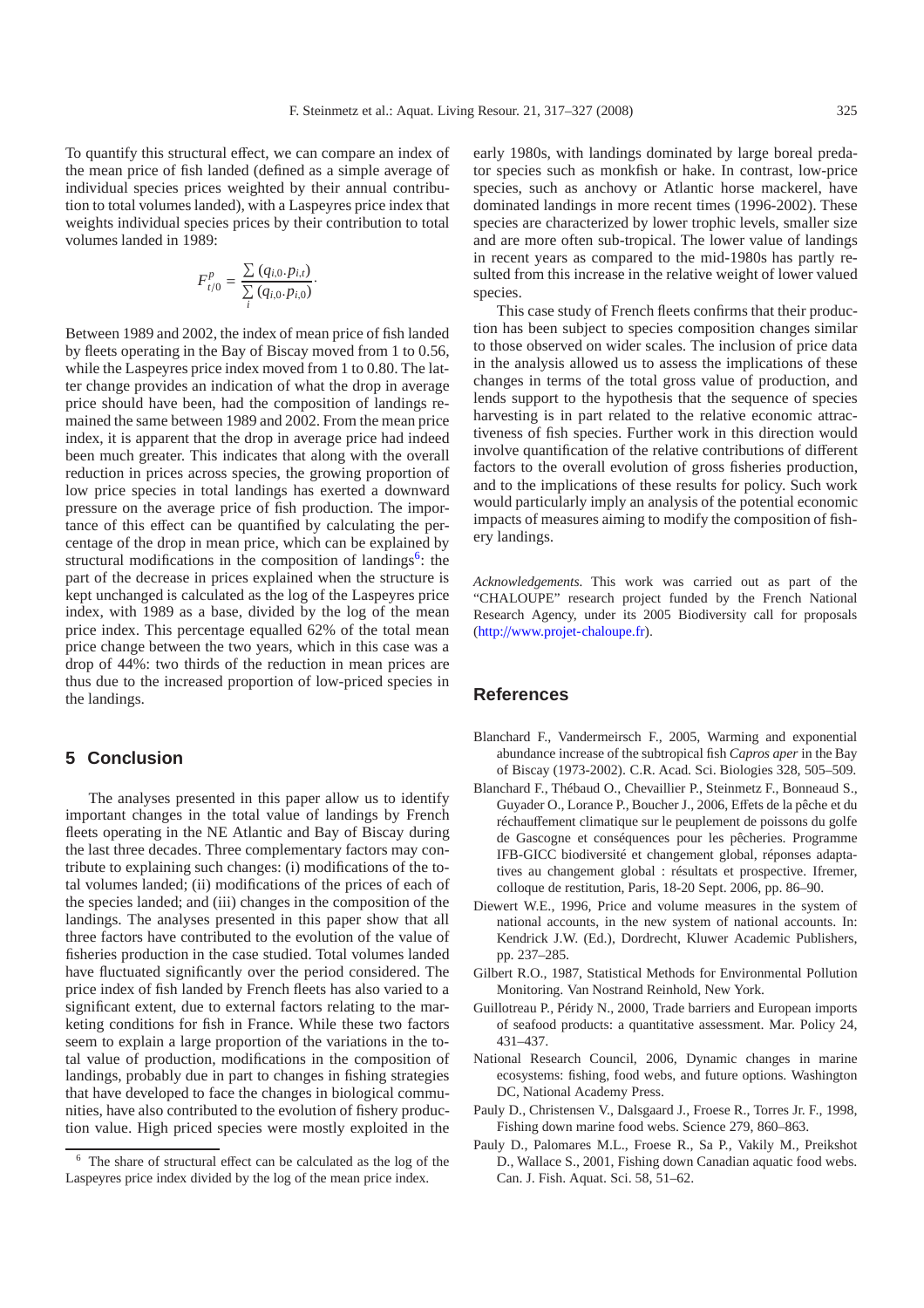- <span id="page-9-3"></span>Pinnegar J.K., Jennings S., O'Brien C.M., Polunin N.V.C., 2002, Long term changes in the trophic level of the Celtic sea fish community and fish market price distribution. J. Appl. Ecol. 39, 377– 390.
- <span id="page-9-0"></span>Poulard J.C., Blanchard F., 2005, The impact of climate change on the fish community structure of the eastern continental shelf of the Bay of Biscay. ICES J. Mar. Sci. 62, 1436–1443.
- <span id="page-9-5"></span>Quéro J.C., Vayne J.J., 1997, Les poissons de mer des pêches françaises. Paris, Delachaux et Niestlé.
- <span id="page-9-6"></span>Sen, P.K., 1968, Estimates of the regression coefficient based on Kendall's tau. J. Am. Stat. Assoc. 63, 1379–1389.
- <span id="page-9-4"></span>Steinmetz F. Thébaud O., Guyader O., Blanchard F., 2006, A preliminary analysis of long-term changes in the value of landings

by French fishing fleets operating in the north-eastern Atlantic. Proc.13th Conference IIFET, Portsmouth 11-14 July 2006.

- <span id="page-9-2"></span>Sumaila U.R., 1998, Markets and the fishing down marine food webs phenomenon. Echo of Expo'98, Bull. 11, pp. 25–26.
- <span id="page-9-7"></span>Thébaud O., Daurès F., Guyader O., Travers M., Van Iseghem S., 2006, Modelling the adjustment of fishing fleets to regulatory controls: the case of South-Brittany trawlers (France), 1990-2003. AMURE working paper D13-2006 (http://[www.](http://www.gdr-amure.fr/) [gdr-amure.fr](http://www.gdr-amure.fr/)/).
- <span id="page-9-1"></span>Thébaud O., Soulié J.-C., 2008, Fishing through fish communities: a simple bio-economic model. Proc. International Congress on Modelling and Simulation, Christchurch, New Zealand, December 2007.

**Appendix.** List of species sorted by habitat and price class (average 1973-2002 ex-vessel price in constant 2002 euros). See Table 2 for the definition of price classes.

| Common name        | Scientific name            | Price of fish (2002 euros) |         |         |
|--------------------|----------------------------|----------------------------|---------|---------|
|                    |                            | Class 1                    | Class 2 | Class 3 |
| Bathydemersal      |                            |                            |         |         |
| Dogfish sharks     | Squalidae                  | 1.265                      |         |         |
| Monkfishes         | Lophius sp.                |                            |         | 4.315   |
| Benthic            |                            |                            |         |         |
| Black seabream     | Spondyliosoma cantharus    |                            | 3.198   |         |
| Blackspot seabream | Pagellus bogaraveo         |                            |         | 7.218   |
| C <sub>od</sub>    | Gadus morhua               |                            | 2.353   |         |
| Herring            | Clupea harengus            | 0.599                      |         |         |
| John dory          | Zeus faber                 |                            |         | 7.805   |
| Meagre             | Argyrosomus regius         |                            |         |         |
| Picked dogfish     | Squalus acanthias          |                            |         |         |
| Pollack            | Pollachius pollachius      |                            | 2.913   |         |
| Pouting            | Trisopterus luscus         | 0.725                      |         |         |
| Tope shark         | Galeorhinus galeus         |                            |         |         |
| Whiting            | Merlangius merlangus       | 1.400                      |         |         |
| Demersal           |                            |                            |         |         |
| <b>Bogue</b>       | Boops boops                |                            |         |         |
| <b>Brill</b>       | Scophthalmus rhombus       |                            |         | 8.041   |
| Common dab         | Limanda limanda            | 1.593                      |         |         |
| Common sole        | Solea solea                |                            |         | 9.601   |
| Conger             | Conger conger              |                            | 1.822   |         |
| Cuckoo ray         | Leucoraja naevus           |                            |         |         |
| Gilthead seabream  | Sparus aurata              |                            |         | 9.322   |
| Gurnards           | Trigla spp.                |                            |         |         |
| Haddock            | Melanogrammus aeglefinus   | 1.372                      |         |         |
| Hake               | Merluccius merluccius      |                            |         | 4.618   |
| Lemon sole         | Microstomus kitt           |                            | 3.494   |         |
| Ling               | Molva molva                |                            | 1.770   |         |
| Megrim             | Lepidorhombus whiffiagonis |                            | 3.322   |         |
| Plaice             | Pleuronectes platessa      | 1.421                      |         |         |
| Rays               | Rajidae                    |                            |         |         |
| Red gurnard        | Aspitrigla cuculus         |                            |         |         |
| Saithe             | Pollachius virens          | 1.124                      |         |         |